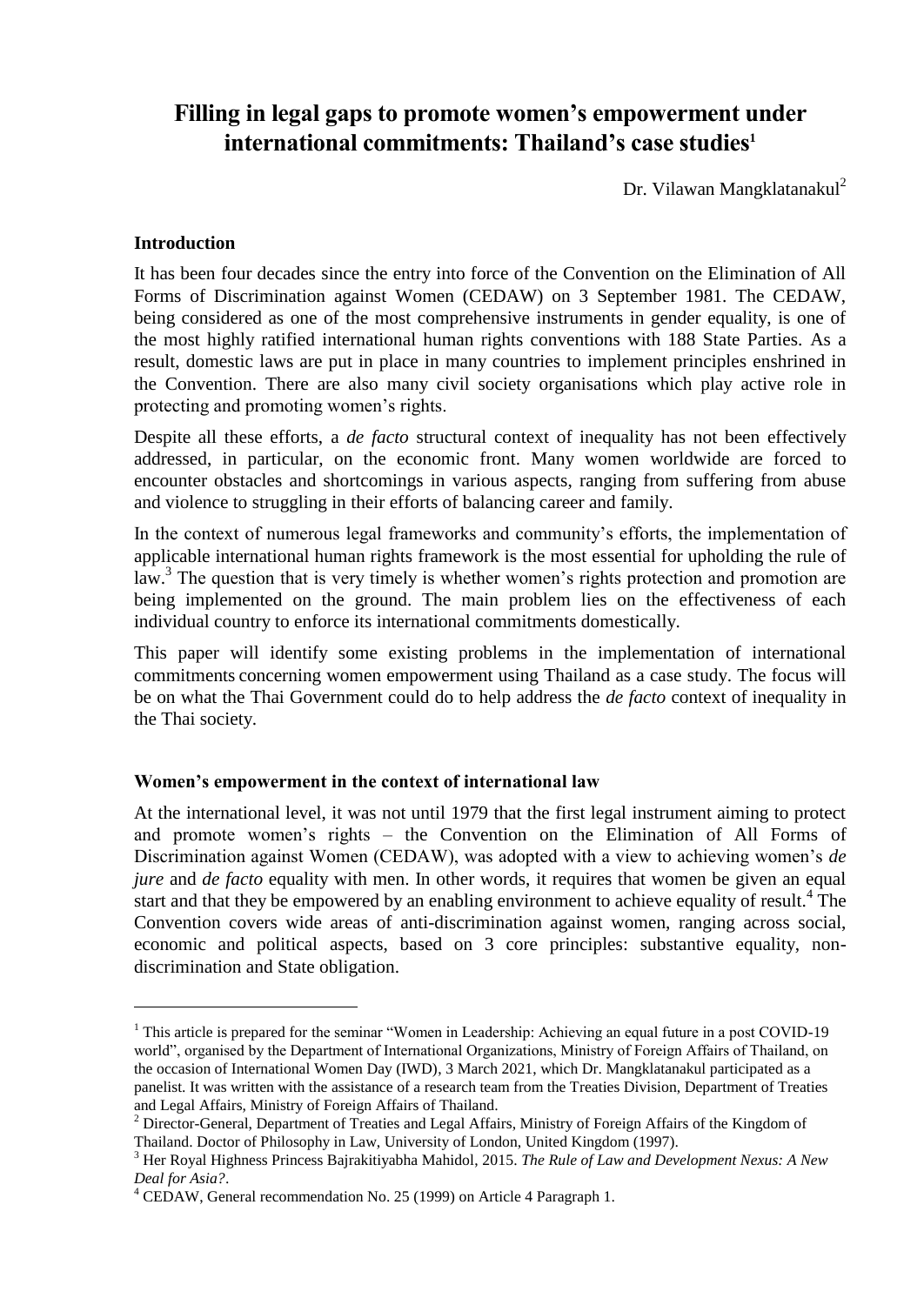From that point onwards, the coverage of women's rights recognised by the international community has increased significantly. The Beijing Platform for Action (BPFA) was adopted in 1995, at the Fourth World Conference on Women in Beijing. It provides a progressive blueprint for gender equality and women's empowerment, by flagging 12 key areas which require urgent action, including in the field of decision-making and in the economy. Apart from this, the inclusion of gender equality and women's empowerment as Goal 5 of the Sustainable Development Goals (SDGs) in 2015 was indeed a reaffirmation of global commitment on this matter.

In addition to these 3 important milestones laying out fundamental principles for gender equality, there are several international efforts in specific sectors, for instance:

- The International Labour Organization (ILO): one of its key mandates is to promote gender equality in the world of work as enshrined in its Constitution and reflected in relevant international labour standards. The four key ILO Conventions concerning gender equality are the Equal Remuneration Convention (No.100), Discrimination in respect of Employment and Occupation Convention (No.111), Workers with Family Responsibilities Convention (No.156) and Maternity Protection Convention (No.183). These Conventions, together with relevant Recommendations, set requirements for domestic legal framework for the promotion of health and safety of mother and child, including the right to a maternity leave period, maternity benefits and the right to return to the same position after the maternity leave.

- The World Health Organization: at the World Health Assembly in May 2016, Member States endorsed a global plan of action on strengthening the role of the health systems in addressing interpersonal violence, particularly against women and girls and against children.<sup>5</sup>

#### **Assessing the implementation of current international frameworks**

The CEDAW, though being rather comprehensive, only lays out principles but leaves it to States to interpret and implement them in individual States' contexts. Such obscurities could affect women's rights development as a whole. In a specialised field such as labour rights, the ILO admits that governments of Parties to ILO Conventions are "sensitive to pleas that they fulfill the obligations they have undertaken in ratifying ILO Conventions". Instead, it was the public pressure that brought about changes both in law and in practice, which will eventually lead to improved working conditions.<sup>6</sup>

In addition to the reluctance of some governments to promote gender equality, the lack of efficiency of enforcement mechanisms in such field of human rights prompts some countries to take unilateral and bilateral measures in trade sanctions, which allows social issues, not only human rights but also labour and environmental protection, to be politicised by the more powerful trading partners based on economic benefits rather than genuine efforts to enhance protection for those in need.

Such a situation calls for the international community and governments to step up the efforts and revisit the effectiveness of the implementation of women's rights principles domestically. In this respect, the current situation in Thailand is worth mentioning.

l

<sup>5</sup> 'Women And Gender Equity' (*World Health Organization*, 2021)

<sup>&</sup>lt;https://www.who.int/social\_determinants/themes/womenandgender/en/> accessed 8 March 2021.

<sup>6</sup> ILO Manager, 'ILO Conventions-Enforcement Procedures' (*Iloencyclopaedia.org*, 2011)

<sup>&</sup>lt;https://www.iloencyclopaedia.org/part-iii-48230/resources-institutional-structural-and-legal/internationalgovernmental-and-non-governmental-safety-and-health/item/226-ilo-conventions-enforcement-procedures> accessed 8 March 2021.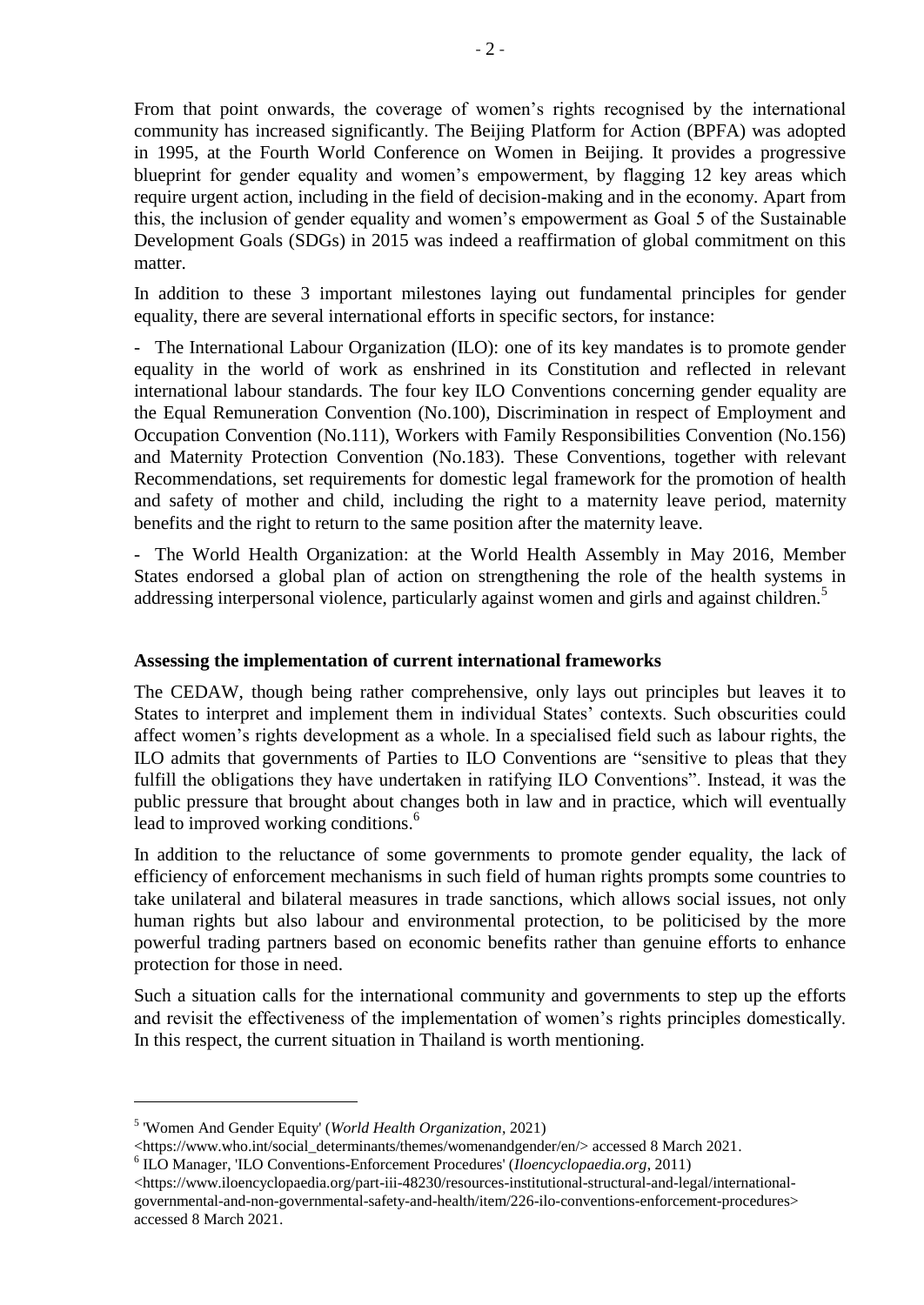## **Thailand as a case study**

l

Thailand has legally advanced women's rights and gender equality through its ratification of CEDAW in 1985 and its Optional Protocol in 2000, endorsement of the Beijing Platform for Action (BPFA) in 1995, and commitment to the Sustainable Development Goals (SDGs) in 2015.

At the national level, Thailand has made significant efforts to integrate the international principles and instruments into domestic legislation and policy. The recognition of gender equality is evident in the Constitution of the Kingdom of Thailand B.E. 2560 (2017), which stipulates in Article 27 that 'men and women shall enjoy equal rights'. The Gender Equality Act, 2015, established a Committee to Promote Gender Equality (CPGE) to formulate policies and mechanisms with a view to eliminating gender discrimination. In addition, the Women Development Strategy (2017-2021), initiated by the Ministry of Social Development and Human Security, sets out goals, objectives and targets in the area of gender equality.

Despite essential developments in terms of public policy towards gender equality, women in Thailand are not fully empowered. This is especially the case for urban women in the current Thai society, who carry no less family burden than men. The difficulties faced by Thai women which will be discussed in the following sections will demonstrate the obstacle of implementing international commitments without gender perspective at the Thai policy level.

## **Gender imbalance at the policy level in Thailand**

The ignorance of women's aspects in the social structure is a result of gender-imbalance in the country's check-and-balance system. The progress in Thailand is rather slow when it comes to women's representation at policy-making level; especially, in the Parliament, as well as in the judiciary and administrative branches. This is happening against the backdrop of Thailand's enabling environment for women's leadership in other sectors<sup>7</sup>.

In the governmental sector, even though there have been some positive developments, it is still rather difficult for women to climb up to the executive level. Few organisations were ever led by women: two for the Office of the Council of State; one for the Ministry of Justice; and one for the Supreme Court. The Office of Attorney General, on the other hand, has never had a female Attorney General. In foreign services, the Ministry of Foreign Affairs Thailand (MFA), had its first female Permanent-Secretary in 2016. In respect of the MFA's human resources management, women accounts for 62% of civil servants working in the Ministry; and 52% of the total number of diplomats. Nevertheless, out of 77 at ambassador-level, only 23 are women (29%).

An effectively inclusive society starts at the policy level. Thailand needs to set a higher goal and step up its efforts in promoting women in leadership to promote the equality goal enshrined in both the Thai Constitution and the Gender Equality Act, 2015. To this end, there were suggestions that a legal framework to guarantee gender balance in each separate branch of power should be considered seriously; for instance, legal provisions which stipulate a minimum percentage of female representation in a political party and the establishment of female quota in

 $<sup>7</sup>$  A report from UN Women indicates that Thailand has surpassed the 30 percent goal and is currently among the</sup> Asia-Pacific countries with the highest proportion of leadership roles held by women at 43%. Unfortunately, the report does not inform the percentage of women with or without family burden.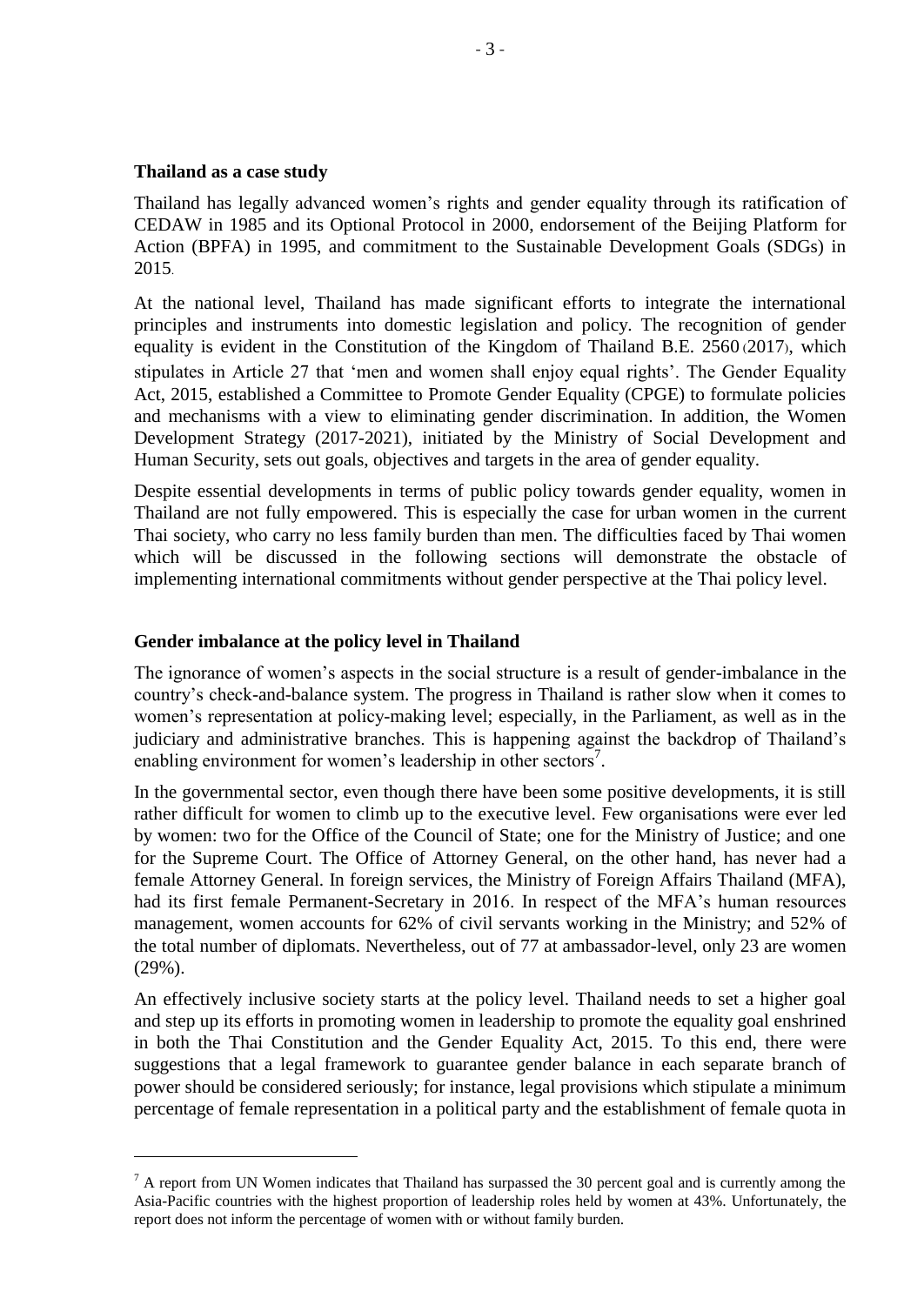the Parliament.<sup>8</sup> However, the mere fact of setting a minimum percentage or quota of women in leadership without first considering how to relieve extra weight over urban women's shoulders will not enable equal-footing competition as such. It is thus time for regulators to scrutinise and provide women with regulatory protections in social aspect to unlock women's capacity and prevent them from leaving the workforce.

# **Filling in legal gaps to keep women in the workforce**

On the occasion of International Women's Day 2021, the Prime Minister of the Kingdom of Thailand, as he commended women as driving forces of the country, pointed out the need to address the women-inferiority narrative in the Thai society. He also highlighted that women should play a stronger role in politics and policymaking to achieve an ethical and just society, without discrimination

One of the most critical gaps in the Thai society are challenges for working women. Female employees are given significantly less opportunity to achieve their work goals due to an assumption that they are less committed to work when they have a family; and there appears to be only slight effort from companies to address such gender-specific disadvantage on both ends. Many women facing such dilemma find the current society contexts too discouraging and therefore decide to leave the workforce.

The undeniable truth is that urban women in the current Thai society, while carrying as much family burden as men, still struggle. While protection accorded to women may seem adequate at the beginning of their careers, such protection is not enough when it comes to women at senior or executive level – they will need to make sacrifices one way or another – either work or family life.

A study by Mahidol University shows that women must adapt themselves after giving birth,<sup>9</sup> including reducing working hours or even leaving their career behind. Most of them find it difficult to go back into business after a maternity drop-out or if they do, they cannot compete on equal ground with others. The consequences of such changes affect not only individuals and families but also the size and structure of the country's labour market. Statistics show that women who are economically empowered often decide not to get married,<sup>10</sup> leading Thailand into an ageing society.

In terms of policymaking, it is necessary to give women choices and flexibility to drop out and get back into work while minimizing the impact of such decision on their career advancement. In the Internet of Things (IOT) era, working from home in viable sectors, e.g. finance, creative industry, import & export and IT, should be allowed as an option for women to pursue their career goals and feel empowered while continuing to perform their maternal duties.

The current situation also calls for an urgent upgrade in social welfare for women, in particular, normalising child day-care services in public and private organs. The UK provides a great model of an inter-generational day-care centre in London that may be appropriate for an evolving ageing society in Thailand. The Nightingale House in Wandsworth is the first in the

<sup>&</sup>lt;sup>8</sup> Pailin Phujeenaphan, "The Glass Ceiling And The Political Roles Thai Women In The Electoral

*System"* (Faculty of Political Science and Public Administration, Chiang Mai University 2020) <https://so05.tcithaijo.org/index.php/polscicmujournal/article/view/246473> accessed 9 March 2021.

<sup>9</sup> Manasigan Kanchanachitra, *How Families With Children Adapt Their Working Behavior? A Qualitative Study From Online Data* (Thailand Research Fund 2018)

<sup>&</sup>lt;http://elibrary.trf.or.th/project\_content.asp?PJID=SRI61X0901> accessed 8 March 2021.

<sup>&</sup>lt;sup>10</sup> Lusi Liao and Sasiwimon W Paweenawat, "Gold Miss" Or "Earthy Mom"? Evidence From Thailand (PIER Discussion Papers no110 2019) <https://www.pier.or.th/?post\_type=abridged&p=7405> accessed 8 March 2021.